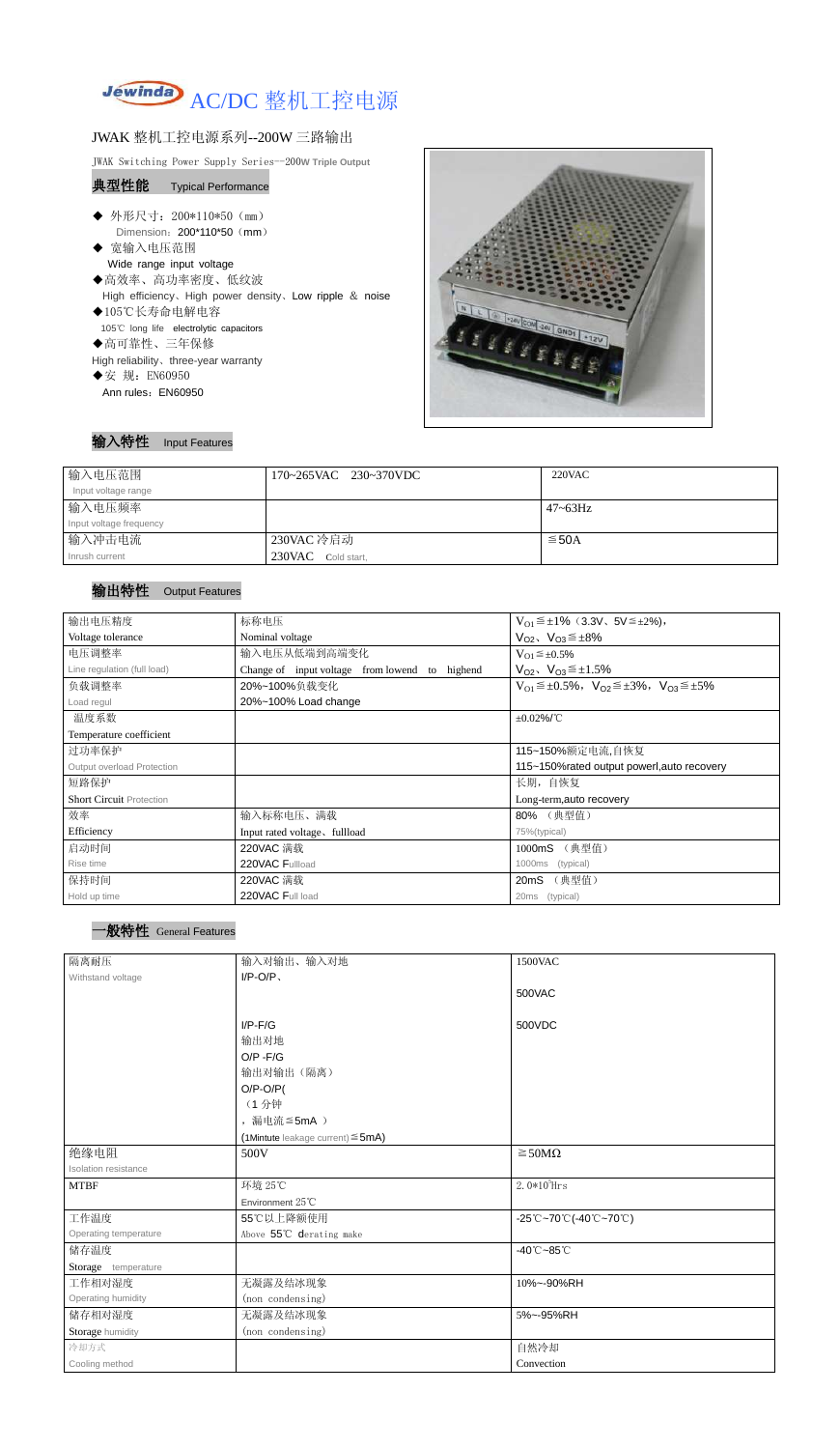

#### AC/DC 工控电源

AC/DC Switching Power Supply

# 产品选型 Product Selection Table

- 注: 1、纹波噪声测试方法: 使用一根 12"双绞线, 在终端并联 0.1uF 和 47uF 电容, 在 20MHz 带宽下测试。
	- 2、因篇幅有限,以上只是部分产品列表,若需列表以外产品,请与本公司销售部联系。
- Note:1、 Ripple & noise are measured at 20MHz of bandwidth by using a 12"twisted pair-wire terminatedwith a 0.1uF & 47uF parallel capacitor
	- 2、Due to space limitations ,the above list is only for some products, If other than a list of products, please contact the Company's sales department.

| 产<br>号<br>品<br>型       | 输出电压<br>Output voltage | 输出电流<br>Output current | 输出电压精度<br>Output voltage | 纹波噪声<br>$R\&N$ | 效率         |
|------------------------|------------------------|------------------------|--------------------------|----------------|------------|
| Model No.              | V <sub>O</sub>         | Io                     | tolerance                | $V$ (p-p)mV    | Efficiency |
| <b>JWAK-200S12D5I</b>  | $+12V$                 | $1.5 \sim 15.0$ A      | $\pm 1\%$                | 120mV          | 78%        |
|                        | $+5V$                  | $0.3 - 3.0A$           | $\pm$ 5%                 | 100mV          |            |
|                        | $-5V$                  | $0.1 - 1.0A$           | $\pm$ 5%                 | 100mV          |            |
| <b>JWAK-200S24D5I</b>  | $+24V$                 | $1.0 - 7.0A$           | $\pm 1\%$                | 200mV          | 80%        |
|                        | $+5V$                  | $0.5 - 5.0A$           | $\pm$ 5%                 | 100mV          |            |
|                        | $-5V$                  | $0.1 - 1.0A$           | $\pm$ 5%                 | 100mV          |            |
| JWAK-200S24S12S5I      | $+24V$                 | $1.0 - 6.5A$           | $\pm 1\%$                | 200mV          | 82%        |
|                        | $+12V$                 | $0.3 - 3.0A$           | $\pm 8\%$                | 150mV          |            |
|                        | $+5V$                  | $0.2 - 2.0A$           | $\pm 6\%$                | 150mV          |            |
| <b>JWAK-200S24D12I</b> | $+24V$                 | $1.0 - 6.0A$           | $\pm 1\%$                | 200mV          | 84%        |
|                        | $+12V$                 | $0.3 - 3.0A$           | $\pm$ 5%                 | 100mV          |            |
|                        | $+12V$                 | $0.2 - 2.0A$           | $\pm$ 5%                 | 100mV          |            |
|                        |                        |                        |                          |                |            |

安装尺寸图 MechanicalData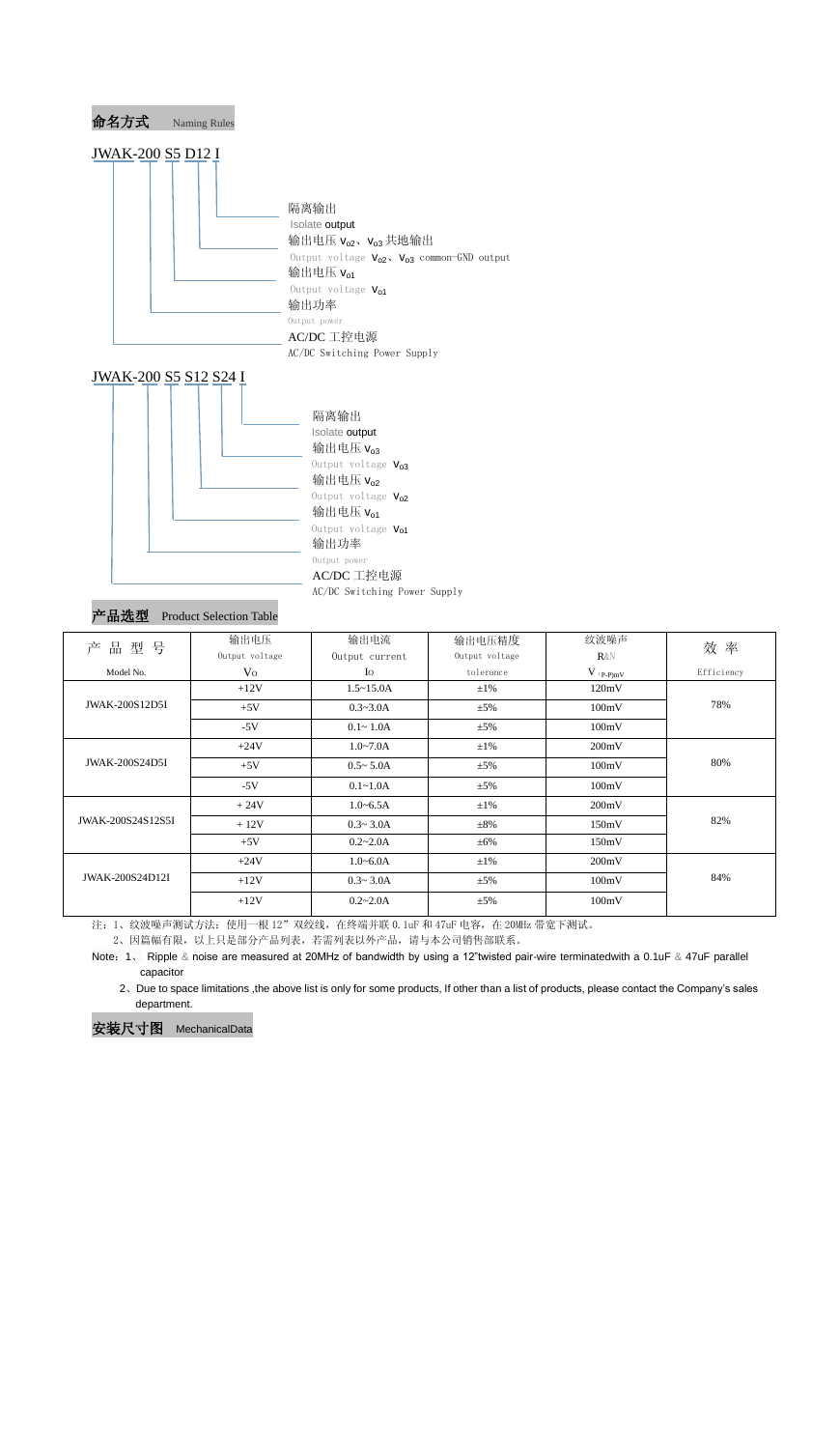

注:电源安装尺寸如与选型手册不符,请以实物尺寸为准。

Note: Power mechanical data does not match with the hand book, Please refer to product size.